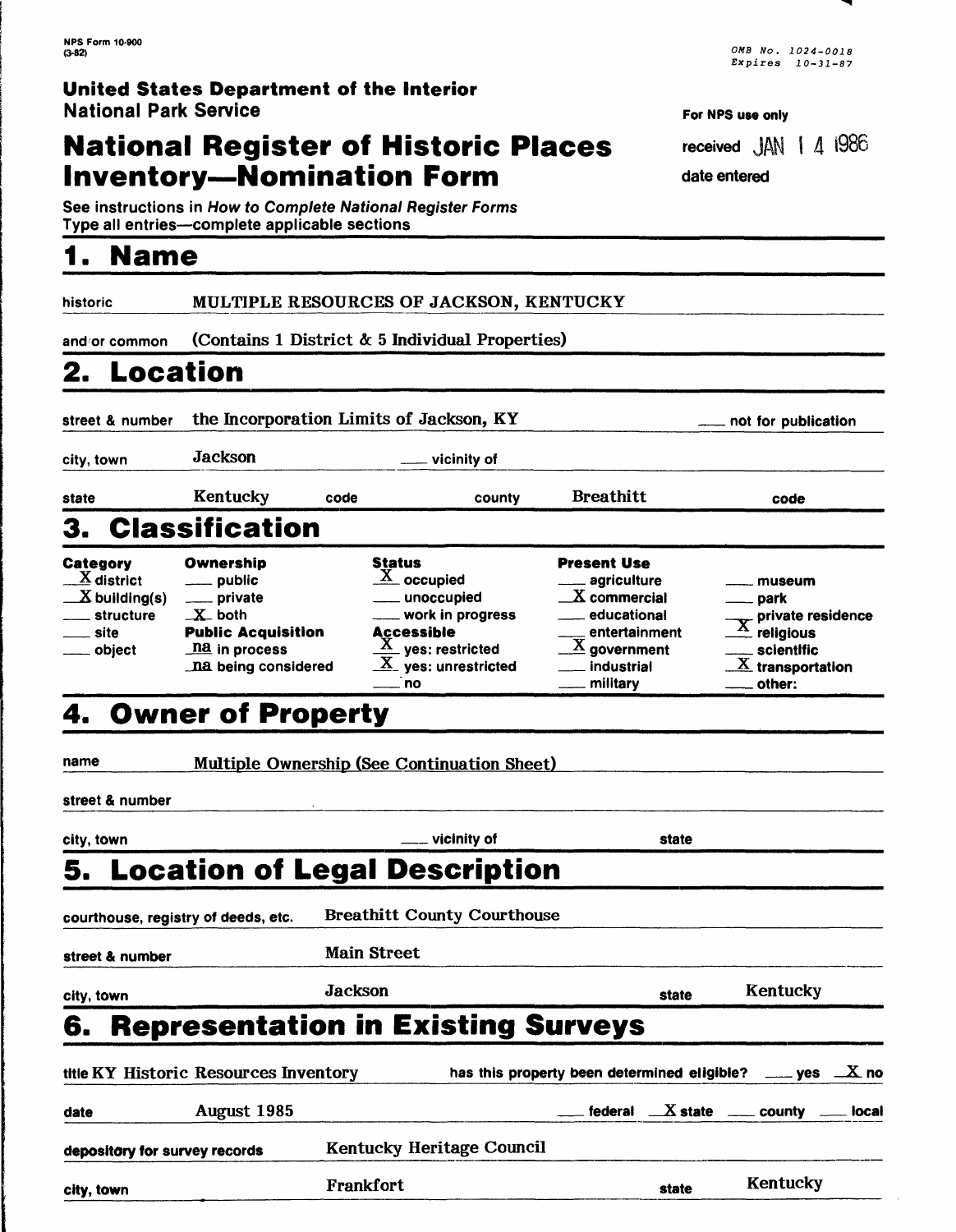

# **7. Description**

| <b>Condition</b><br>$\overline{X}$ excellent |                    | <b>Check one</b>        |
|----------------------------------------------|--------------------|-------------------------|
|                                              | deteriorated       | <u>__</u> ___ unaltered |
| $\underline{X}$ good                         | <u>__</u> __ ruins | $\underline{X}$ altered |
| $X$ fair                                     | ___ unexposed      |                         |

Check one  $\overline{\mathrm{X}}$  original site moved date

**Describe the present and original (iff known) physical appearance**

The Multiple Resource Area Nomination for Jackson, Kentucky, contains one historic commercial district and five individual property nominations. All of the individual nominations are for commercial or institutional buildings located within the general area of Jackson's commercial area.

Jackson is the county seat of Breathitt County. Breathitt County is located in the Appalachian Foothills Cultural Landscape of Kentucky. Like the other counties in this cultural landscape, Breathitt was settled very sparsely during the early settlement years in Kentucky. The county was formed in 1839 and Jackson was incorporated in 1845. Jackson is located in a wide valley of the Kentucky River above its head of navigation. Breathitt County is characterized by rugged steep terrain. Less than 15 percent of the land area is cultivatable. As a consequence, the county remained relatively undeveloped during the 19th century with an economy based on lumbering and subsistence agriculture. Although the mining of coal on an extensive basis since World War II has generated higher income levels than previously, the Appalachian Foothills area of Kentucky continues to have the lowest per capita income of any Kentucky region.

Jackson is centrally located in Breathitt County on the Kentucky River. Incorporated in 1845, it had attained a population of only 54 by 1870. Little more than a crossroads village with a courthouse, it began to experience substantial growth with the arrival of the Lexington & Eastern Railroad. The core of the city is situated on a low ridge on the east side of the Kentucky River. But the limits of the city have been extended across the river to include a narrow strip of land which contains the railroad line, depot, and related residential and commerical development.

A survey of historic resources in Jackson area carried out in the Spring and Summer of 1985 by H. Powell and Company for the Jackson Heritage Council using a matching grant from the Kentucky Heritage Council. Prior to this comprehensive survey, only 3 historic properties in Jackson had been surveyed and none had been listed in the National  $\overline{R}$ egister of Historic Places. One property, the Lee's Junior College Administrative Building had been brought before the State Review Board which rejected it on integrity grounds. All of the properties selected for nomination to the National Register have commercial, religious, and transportation functions and are located within the commercial district of the community. All of the buildings associated with Lees's Junior College, the major educational institution in Jackson's history and all of the residential buildings in the community did not meet National Register criteria.

Few of the surveyed residential buildings could be related to historical events significant in the community's history and the few which had architectural interest retained enough integrity to be nominated to the National Register. It is anticipated that some residential buildings presently disqualified because of the fifty year rule or their association with living persons will qualify for the National Register in the next decade.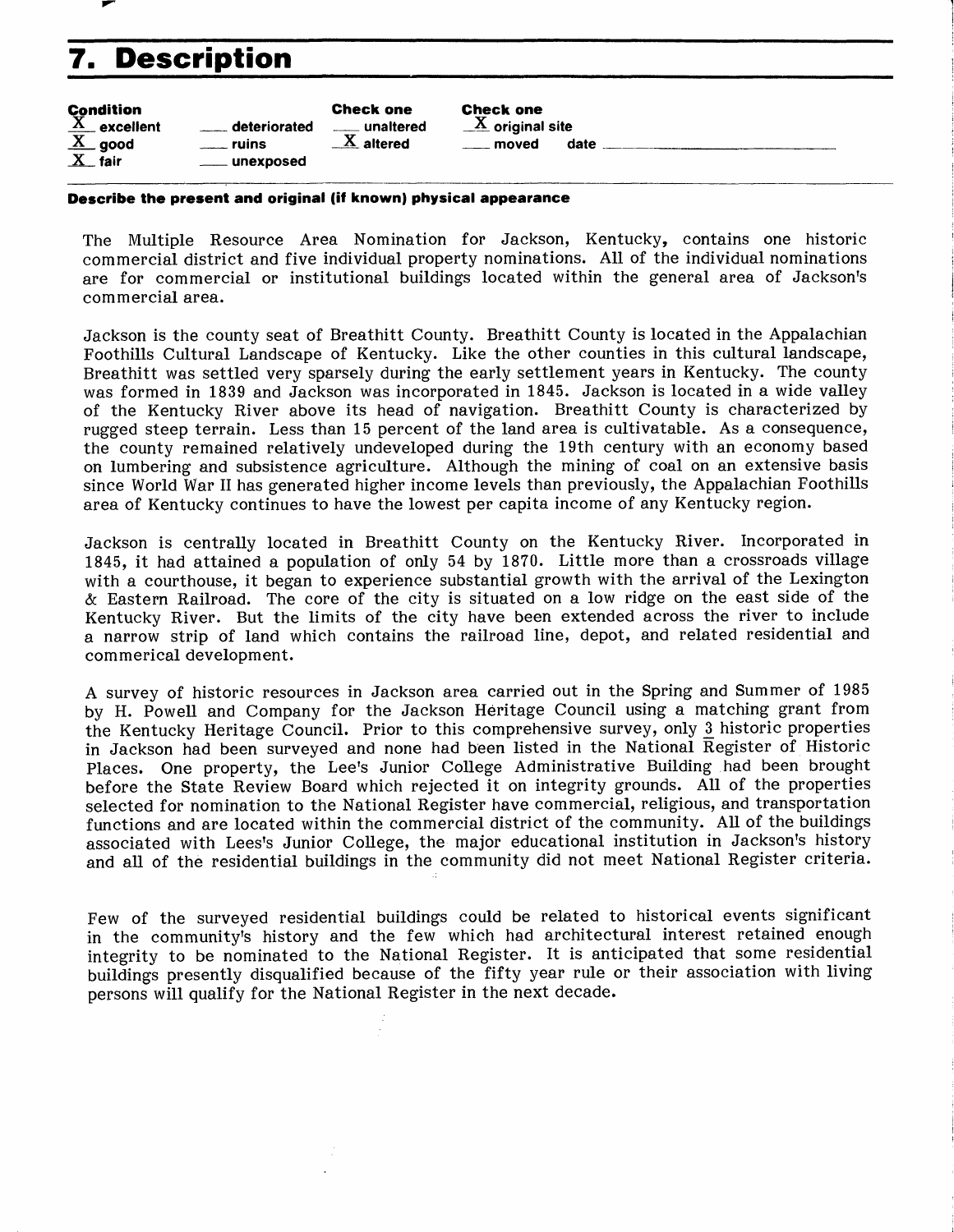# **8. Significance**

| _____ exploration/settlement _____ philosophy<br>theater<br>$\underline{X}$ transportation<br>$\underline{X}$ politics/government<br>communications<br><b>Election</b> industry<br>$\_x$ 1900-<br><sub>comm</sub> invention | <b>Period</b><br>____ prehistoric<br>$-1400 - 1499$<br>$-1500 - 1599$<br>$-1600 - 1699$<br>$\frac{1}{2}$ 1700-1799<br>$\_X$ 1800-1899 | Areas of Significance-Check and justify below<br>___ archeology-prehistoric community planning<br>archeology-historic<br>____ agriculture<br>$X$ architecture<br>$\overline{X}$ art<br>commerce | $\sqrt{a}$ economics<br>$\frac{1}{2}$ education<br>engineering | $\frac{1}{2}$ law<br><b>Example 1</b> iterature<br><b>ELECTED</b> military<br>$\frac{1}{2}$ music | <u>__</u> ___ science<br>_____ sculpture<br>$\frac{1}{2}$ social/<br>humanitarian<br>____ other (specify) |
|-----------------------------------------------------------------------------------------------------------------------------------------------------------------------------------------------------------------------------|---------------------------------------------------------------------------------------------------------------------------------------|-------------------------------------------------------------------------------------------------------------------------------------------------------------------------------------------------|----------------------------------------------------------------|---------------------------------------------------------------------------------------------------|-----------------------------------------------------------------------------------------------------------|
|-----------------------------------------------------------------------------------------------------------------------------------------------------------------------------------------------------------------------------|---------------------------------------------------------------------------------------------------------------------------------------|-------------------------------------------------------------------------------------------------------------------------------------------------------------------------------------------------|----------------------------------------------------------------|---------------------------------------------------------------------------------------------------|-----------------------------------------------------------------------------------------------------------|

**Specific dates** 1892-1935 **Builder/Architect See Individual Forms**

### **Statement of Significance (in one paragraph)**

The Jackson Multiple Resource Area contains properties significant under Criterion A and Criterion C during the period of 1892 to 1935.

Under Criterion A are properties related to the commercial, transportation and governmental history of Jackson. Under Criterion C oustanding local examples of Classical Revival and Early 20th Century commercial architecture are included.

Although Jackson was settled early in the 19th century and became Breathitt County's seat of government when the county was formed in 1845, the community experienced very modest growth until the arrival of the Lexington & Eastern Railroad in 1892. No significant buildings built prior to 1892 remain. Thus, Jackson's built environment is almost entirely twentieth century.

From 1892 until 1912 Jackson was a major trading center serving counties to its east and south which used the Jackson railroad terminus after access to national goods and markets. Although the railroad line was extended through Jackson to Perry and Letcher Counties during the teens, the community continued to prosper and buildings continued to be built throughout the 1920s, often as replacements for those commercial buildings destroyed by the fire of 1915 which wiped out much of the commercial district. Most of the properties in the Multiple Resource Area are related to the evolution of the commercial center of Jackson.

During this period of commercial building, two churches were constructed which represent significant local examples of architectural styles. Also contained within the nomination is the one building associated with the Public Works Programs of the New Deal--the Breathitt County Jail. The Jail is also significant as a well executed example of Colonial Revival architecture.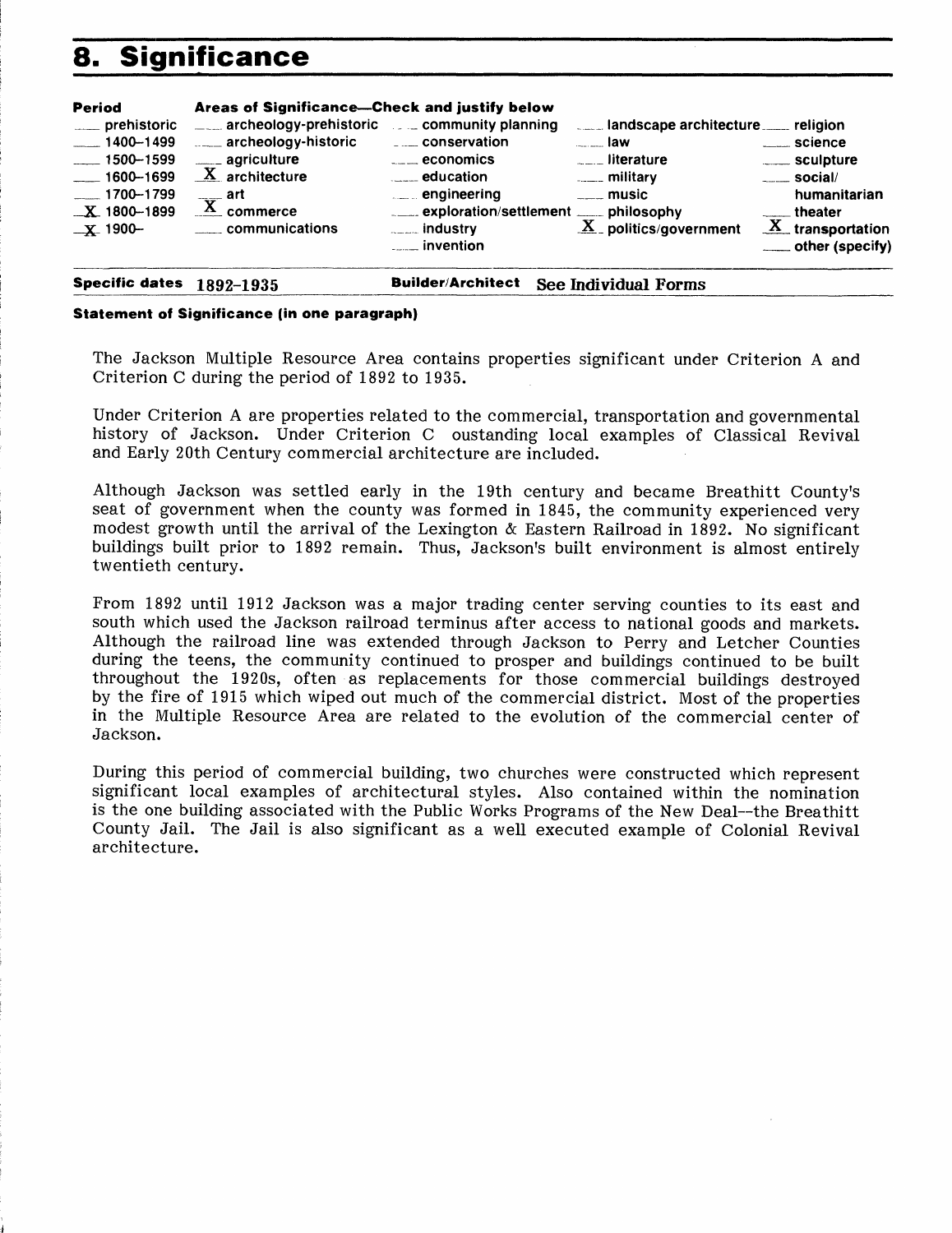# **9. Major Bibliographical References**

**See Continuation Sheets**

|                                           | 10.  Geographical Data                                                                                                                                                                                                                                                                                                              |                      |                |                                       |
|-------------------------------------------|-------------------------------------------------------------------------------------------------------------------------------------------------------------------------------------------------------------------------------------------------------------------------------------------------------------------------------------|----------------------|----------------|---------------------------------------|
| Quadrangle name_<br><b>UTM References</b> | Acreage of nominated property See Individual Forms<br><b>Jackson</b><br><b>See Individual Forms</b>                                                                                                                                                                                                                                 |                      |                | Quadrangle scale 1:24000              |
| A<br>Zone                                 | Easting<br><b>Northing</b>                                                                                                                                                                                                                                                                                                          | в<br>Zone            | <b>Easting</b> | <b>Northing</b>                       |
| C                                         |                                                                                                                                                                                                                                                                                                                                     | D<br>F<br>н          |                |                                       |
|                                           | Verbal boundary description and justification<br><b>See Continuation Sheets</b>                                                                                                                                                                                                                                                     |                      |                |                                       |
|                                           | List all states and counties for properties overlapping state or county boundaries                                                                                                                                                                                                                                                  |                      |                |                                       |
| state                                     | code                                                                                                                                                                                                                                                                                                                                | county               |                | code                                  |
| state                                     | code                                                                                                                                                                                                                                                                                                                                | county               |                | code                                  |
|                                           | <b>Form Prepared By</b>                                                                                                                                                                                                                                                                                                             |                      |                |                                       |
| name/title                                | <b>Helen Powell</b>                                                                                                                                                                                                                                                                                                                 |                      |                |                                       |
| organization                              | H. Powell & Company, Inc.                                                                                                                                                                                                                                                                                                           |                      | date           | August 1985                           |
|                                           | street & number Suite 201, 2230 Idle Hour Center                                                                                                                                                                                                                                                                                    |                      | telephone      | 606/266-5351                          |
| city or town                              | Lexington                                                                                                                                                                                                                                                                                                                           |                      | state          | Kentucky 40502                        |
|                                           | <b>State Historic Preservation Officer Certification</b><br>The evaluated significance of this property within the state is:<br>state<br>national                                                                                                                                                                                   | $\overline{X}$ local |                |                                       |
|                                           | As the designated State Historic Preservation Officer for the National Historic Preservation Act of 1966 (Public Law 89-<br>665), I hereby nominate this property for inclusion in the National Register and certify that it has been evaluated<br>according to the criteria and procedures set forth by the National Park Service. |                      |                |                                       |
|                                           | <b>State Historic Preservation Officer signature</b>                                                                                                                                                                                                                                                                                |                      |                |                                       |
| title                                     | <b>State Historic Preservation Officer</b>                                                                                                                                                                                                                                                                                          |                      |                | date $\text{Jac}_{\text{M}}$ .<br>486 |
| For NPS use only                          | I hereby cortify that this property is Included in the National Register                                                                                                                                                                                                                                                            |                      |                | date                                  |
|                                           | Keeper of the National Register                                                                                                                                                                                                                                                                                                     |                      |                |                                       |
| Attest:<br>Chief of Registration          |                                                                                                                                                                                                                                                                                                                                     |                      |                | date                                  |
| GPO 911-399                               |                                                                                                                                                                                                                                                                                                                                     |                      |                |                                       |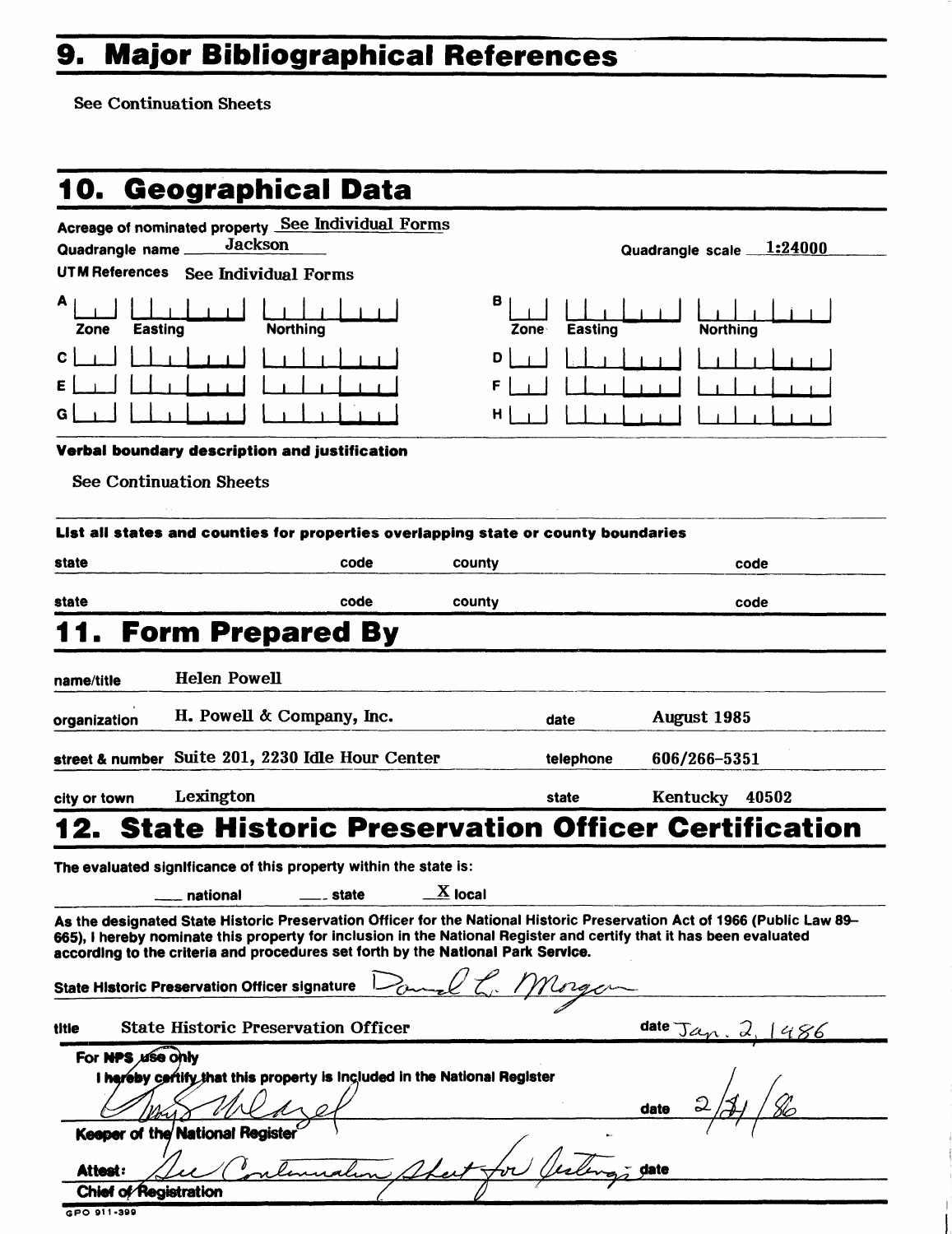**NPS Form 10-900-a (3-82)**

OMB No. 1024-0018 Expires 10-31-87

### **United States Department of the Interior** National Park Service

## **National Register of Historic Places Inventory—Nomination Form**

<u>matan k</u> T. A date entered <sup>of 7</sup><sup>777</sup>

Jackson Multiple Resource<br>Area Nomination **Item number** 9 **Continuation sheet** Area Nomination

**Page**

Bib 1iography

- Hayes, Charles. Old Scenes of Jackson. Jackson: Enquirer Press, 1973.
- In the Land of Breathitt. Compiled by the Workers of Writers' Program of Works Progress Administration in the state of Kentucky. Northpoint, NY: Bacon, Perry, Daggett, 1941.

Jackson Time s.

Sanborn Insurance Maps of Jackson: 1897, 1903, 1908, 1914, 1920